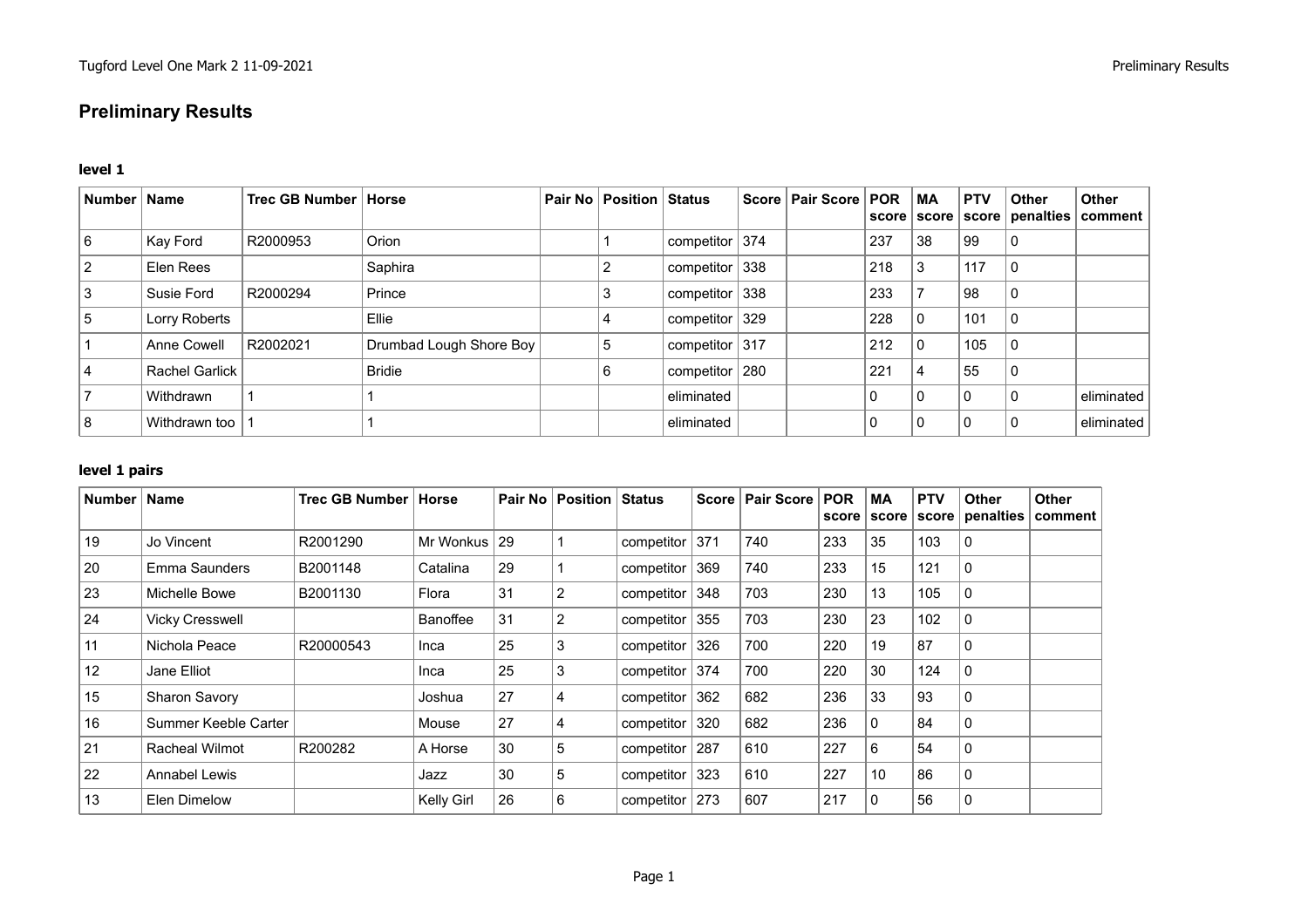| Number   Name |              | Trec GB Number   Horse |                      |    | Pair No   Position   Status |                |     | Score   Pair Score   POR |     | MA | <b>PTV</b><br>score   score   score | <b>Other</b> | <b>Other</b><br>penalties   comment |
|---------------|--------------|------------------------|----------------------|----|-----------------------------|----------------|-----|--------------------------|-----|----|-------------------------------------|--------------|-------------------------------------|
| 14            | Fiona Dillon |                        | Pike                 | 26 | 6                           | competitor 334 |     | 607                      | 217 |    | 117                                 |              |                                     |
|               | Kate Martin  |                        | George               | 24 |                             | competitor     | 260 | 446                      | 186 | 30 | 44                                  |              |                                     |
| 10            | Ema Bayliss  |                        | Hit The Road Jack 24 |    |                             | competitor     | 186 | 446                      | 186 |    | $\Omega$                            | 0            |                                     |
| 17            | May Whiston  |                        | Banksy               | 28 | 8                           | competitor     | 101 | 278                      | 101 |    | $\Omega$                            |              |                                     |
| 18            | Imogen Hanna |                        | Rosie                | 28 | 8                           | competitor     | 177 | 278                      | 101 |    | 76                                  |              |                                     |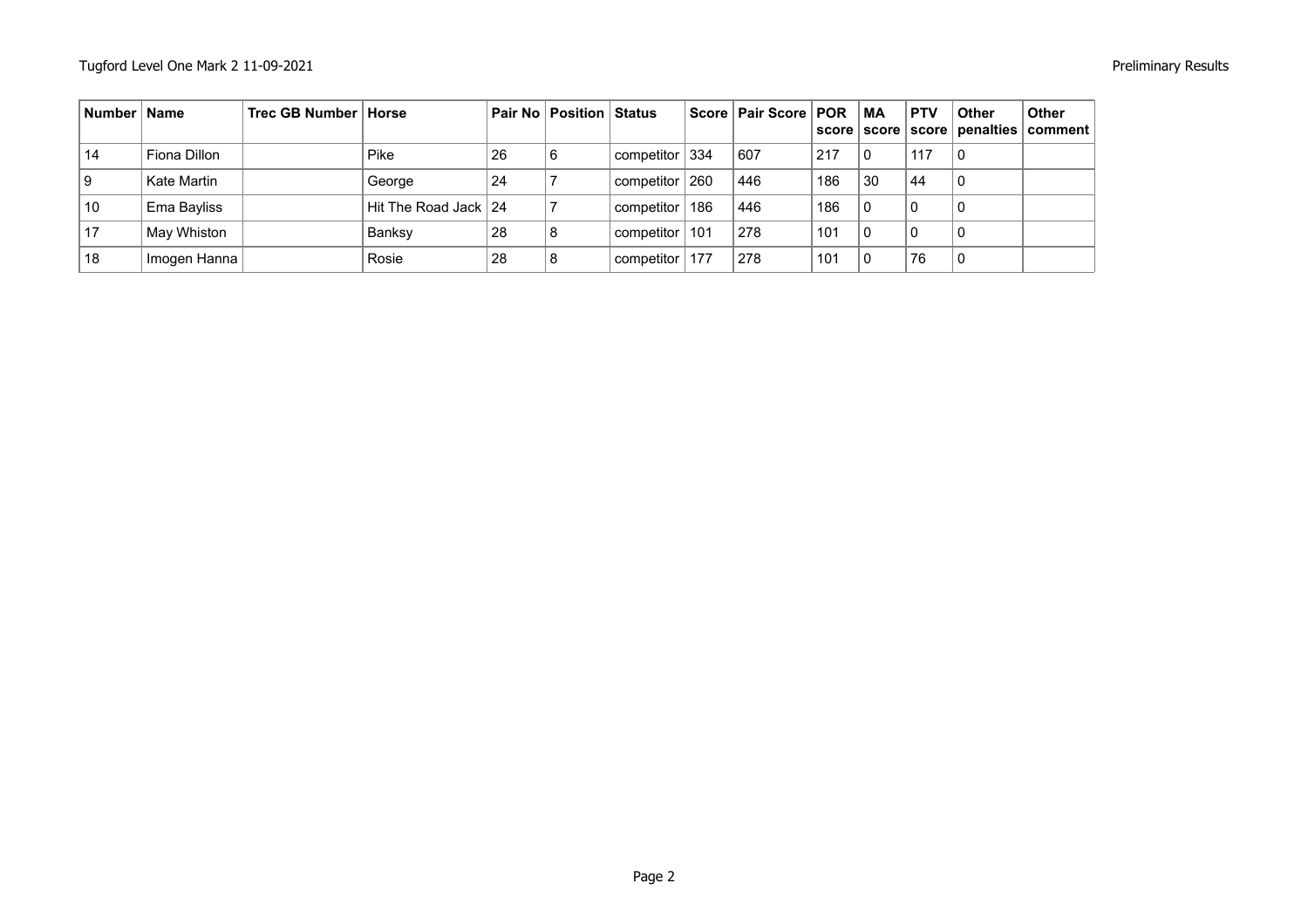## **Final Results**

## **level 2**

| Number | <b>Name</b>           | Trec GB Number   Horse   Pair No   Position   Status |     |   |                    | Score   Pair Score   POR |     | <b>MA</b><br>score score | <b>PTV</b> | <b>Other</b><br>score   penalties | <b>Other</b><br>comment |
|--------|-----------------------|------------------------------------------------------|-----|---|--------------------|--------------------------|-----|--------------------------|------------|-----------------------------------|-------------------------|
| 28     | Sally Brett           |                                                      | abc |   | competitor $347$   |                          | 165 | 41                       | 141        | $\mathbf 0$                       |                         |
| 33     | Kathleen Botting      |                                                      | abc | 2 | competitor 304     |                          | 145 | 40                       | 119        | 0                                 |                         |
| 31     | Karen Butt            |                                                      | abc | 3 | competitor   284   |                          | 150 | 5                        | 129        | $\mathbf 0$                       |                         |
| 26     | Lesley Lewis          |                                                      | abc |   | competitor 273     |                          | 157 | 11                       | 105        | 0                                 |                         |
| 34     | Christine Upchurch    |                                                      | abc | 5 | competitor   251   |                          | 122 | 22                       | 107        | $\mathbf 0$                       |                         |
| 30     | Jeanie Hicks          |                                                      | abc | 6 | competitor   206   |                          | 110 | 3                        | 93         | $\mathbf 0$                       |                         |
| 27     | Dani Glaister         |                                                      | abc |   | competitor   190   |                          | 82  | 8                        | 100        | $\mathbf 0$                       |                         |
| 32     | Linda Woolley         |                                                      | abc | 8 | competitor   $167$ |                          | 91  | 11                       | 95         | $-30$                             | equipment use           |
| 29     | <b>Sharon Petchey</b> |                                                      | abc | 9 | competitor   $167$ |                          | 118 | 0                        | 51         | $-2$                              | missing tack            |

## **level 2 pairs**

| Number | <b>Name</b>     | Trec GB Number   Horse   Pair No   Position   Status |     |     |                |                    |     | Score   Pair Score | <b>POR</b><br>score | <b>MA</b><br>score | <b>PTV</b> | <b>Other</b><br>score   penalties | <b>Other</b><br>comment |
|--------|-----------------|------------------------------------------------------|-----|-----|----------------|--------------------|-----|--------------------|---------------------|--------------------|------------|-----------------------------------|-------------------------|
| 47     | Amanda Royle    |                                                      | abc | 304 |                | competitor $ 311$  |     | 634                | 188                 | 20                 | 103        | 0                                 |                         |
| 48     | Tina Negri      |                                                      | abc | 304 |                | competitor         | 323 | 634                | 188                 | 39                 | 96         | $\mathbf 0$                       |                         |
| 43     | Amanda Aldridge |                                                      | abc | 302 | $\overline{2}$ | componentor        | 293 | 554                | 134                 | 38                 | 121        | 0                                 |                         |
| 44     | Donna Sharp     |                                                      | abc | 302 | 2              | componentor        | 261 | 554                | 134                 | 8                  | 119        | 0                                 |                         |
| 39     | Jaqui Kedward   |                                                      | abc | 300 | 3              | componentor        | 305 | 549                | 191                 | 8                  | 106        | 0                                 |                         |
| 40     | Sharron Langdon |                                                      | abc | 300 | 3              | competitor         | 244 | 549                | 191                 | 3                  | 50         | $\mathbf 0$                       |                         |
| 53     | Carol Williams  |                                                      | abc | 307 | $\overline{4}$ | competitor $ 262 $ |     | 531                | 167                 |                    | 88         | $\mathbf 0$                       |                         |
| 54     | Alex Williams   |                                                      | abc | 307 | 4              | componentor        | 269 | 531                | 167                 | 0                  | 102        | 0                                 |                         |
| 45     | Willa Muir      |                                                      | abc | 303 | 5              | componentor        | 255 | 527                | 185                 | 0                  | 70         | $\mathbf 0$                       |                         |
| 46     | Kathy Whitehead |                                                      | abc | 303 | 5              | componentor        | 272 | 527                | 185                 |                    | 87         | 0                                 |                         |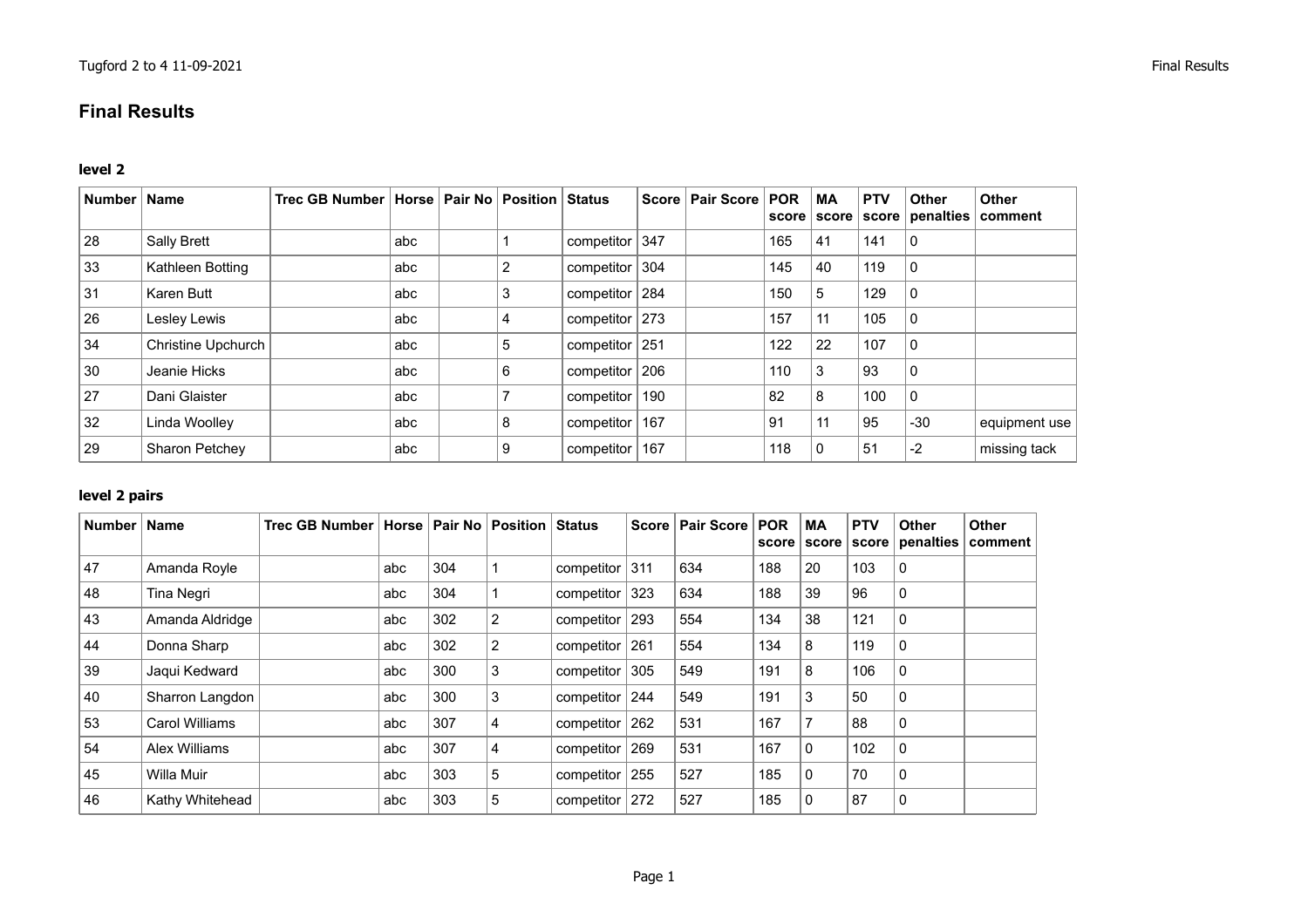| Number   Name |              | Trec GB Number   Horse   Pair No   Position   Status |     |     |   |                    |     | Score   Pair Score   POR |     | МA | <b>PTV</b> | <b>Other</b> | <b>Other</b><br>score   score   score   penalties   comment |
|---------------|--------------|------------------------------------------------------|-----|-----|---|--------------------|-----|--------------------------|-----|----|------------|--------------|-------------------------------------------------------------|
| 49            | Sue Jones    |                                                      | abc | 305 | 6 | l competitor ∣ 246 |     | 527                      | 158 | 0  | 88         | 0            |                                                             |
| 50            | Jenni French |                                                      | abc | 305 | 6 | competitor   281   |     | 527                      | 158 | 27 | 96         | 0            |                                                             |
| 41            | Jo Gardiner  |                                                      | abc | 301 |   | competitor $ 223 $ |     | 465                      | 111 |    | 111        | 0            |                                                             |
| 42            | Nino Binns   |                                                      | abc | 301 |   | competitor   242   |     | 465                      | 111 | 8  | 123        | 0            |                                                             |
| 51            | Rachel Jones |                                                      | abc | 306 | 8 | competitor         | 126 | 249                      | 9   | 3  | 94         | 20           | Entered wrong checkpoint                                    |
| 52            | Laura Pell   |                                                      | abc | 306 | 8 | competitor         | 123 | 249                      | 9   | 32 | 82         | 0            |                                                             |

## **level 2a**

| Number Name |                      | Trec GB Number   Horse   Pair No   Position   Status |     |   |                   | Score   Pair Score   POR |     | ∣ MA | <b>PTV</b> | <b>Other</b> | <b>Other</b><br>score   score   score   penalties   comment |
|-------------|----------------------|------------------------------------------------------|-----|---|-------------------|--------------------------|-----|------|------------|--------------|-------------------------------------------------------------|
| . 61        | Liz Beddows          |                                                      | abc |   | competitor $ 313$ |                          | 146 | 40   | 127        | 0            |                                                             |
| 60          | Ailsa Gibson         |                                                      | abc |   | competitor 302    |                          | 191 | 2    | 109        | 0            |                                                             |
| 59          | Helen Wain           |                                                      | abc |   | competitor   278  |                          | 145 | 5    | 128        | 0            |                                                             |
| 62          | Cathy Hoyt           |                                                      | abc |   | competitor 225    |                          | 85  | 10   | 130        | 0            |                                                             |
| 58          | Mary Morgan Stanhope |                                                      | abc | G | competitor 224    |                          | 85  | 10   | 129        | 0            |                                                             |

## **level 2a pairs**

| Number   Name |                          | Trec GB Number   Horse   Pair No   Position   Status |     |     |   |                   |     | Score   Pair Score   POR | score | <b>MA</b><br>score | <b>PTV</b><br>score | <b>Other</b><br>penalties | <b>Other</b><br>comment |
|---------------|--------------------------|------------------------------------------------------|-----|-----|---|-------------------|-----|--------------------------|-------|--------------------|---------------------|---------------------------|-------------------------|
| 65            | <b>Christine Harling</b> |                                                      | abc | 200 |   | competitor        | 328 | 680                      | 196   | 28                 | 104                 | 0                         |                         |
| 66            | Zara Lawlor              |                                                      | abc | 200 |   | competitor        | 352 | 680                      | 196   | 36                 | 120                 | 0                         |                         |
| 71            | Julie Allsop             |                                                      | abc | 203 | 2 | competitor   284  |     | 536                      | 158   | 12                 | 114                 | 0                         |                         |
| 72            | Jenny Rawson             |                                                      | abc | 203 | 2 | competitor   252  |     | 536                      | 158   | 13                 | 81                  | $\mathbf 0$               |                         |
| 75            | Alex Robinson            |                                                      | abc | 204 | 3 | competitor $ 243$ |     | 534                      | 165   | 17                 | 61                  | 0                         |                         |
| 76            | Liane Robinson           |                                                      | abc | 204 | 3 | competitor   291  |     | 534                      | 190   | 0                  | 101                 | 0                         |                         |
| 69            | <b>Chris Paine</b>       |                                                      | abc | 202 | 4 | competitor $ 244$ |     | 523                      | 157   | 0                  | 87                  | 0                         |                         |
| 70            | Jane Anscome             |                                                      | abc | 202 | 4 | competitor        | 279 | 523                      | 157   | 12                 | 110                 | 0                         |                         |